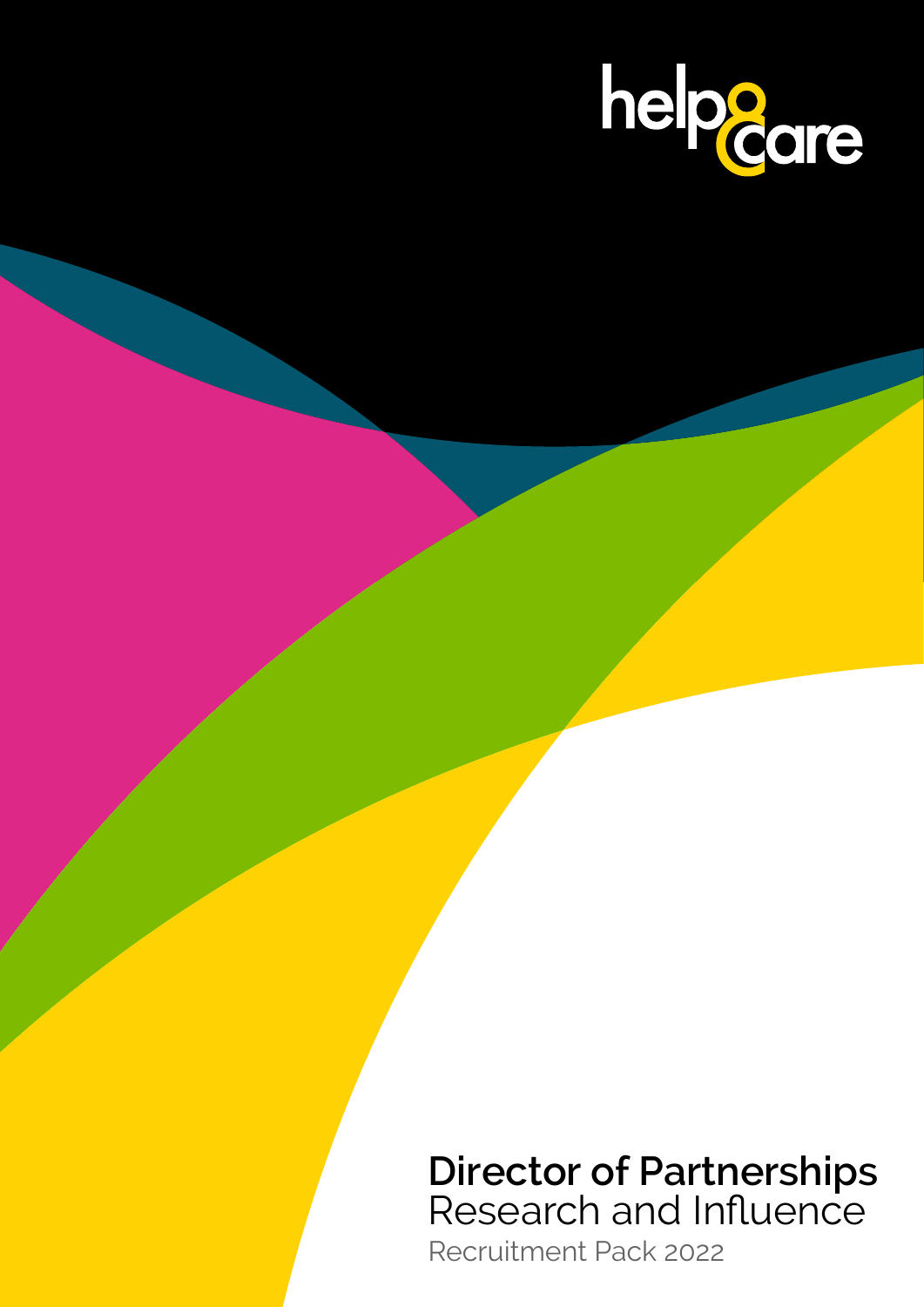## Welcome from our Chief Executive

#### Dear Applicant

Thank you for your interest in the post of Director of Partnerships, Research and Influence.

Our current Director of Partnerships has decided to move on after 7 years with the organisation, leaving an effective service delivery team and a strong platform for more growth and innovation. We have also just completed a parallel review to strengthen our leadership structure.

To date we have had a small Leadership Team focused on Operational Leadership and managing stakeholder relationships. The restructure will add significant capacity to allow us to improve both our internal systems as well as our outward focused relationships across Southern England and at national level.

The organisation is flexible and agile, responding to the rapid and ongoing changes in the world in which we operate. A Transformation Programme is underway to reflect the growth and the potential future growth and the challenges of **Going Forward to Work** as we adapt to new ways of working following the pandemic. The leadership required to operate in this way requires creative thinking and creative responses.

We are proud of our values and continue to champion social justice and innovation, working in partnership with others, to make changes for people in their communities. We want our Leadership Team to reflect these values alongside energy, enthusiasm, and a positive outlook to take on the challenges we face.

I look forward to receiving your application

Mark Sharman Chief Executive Officer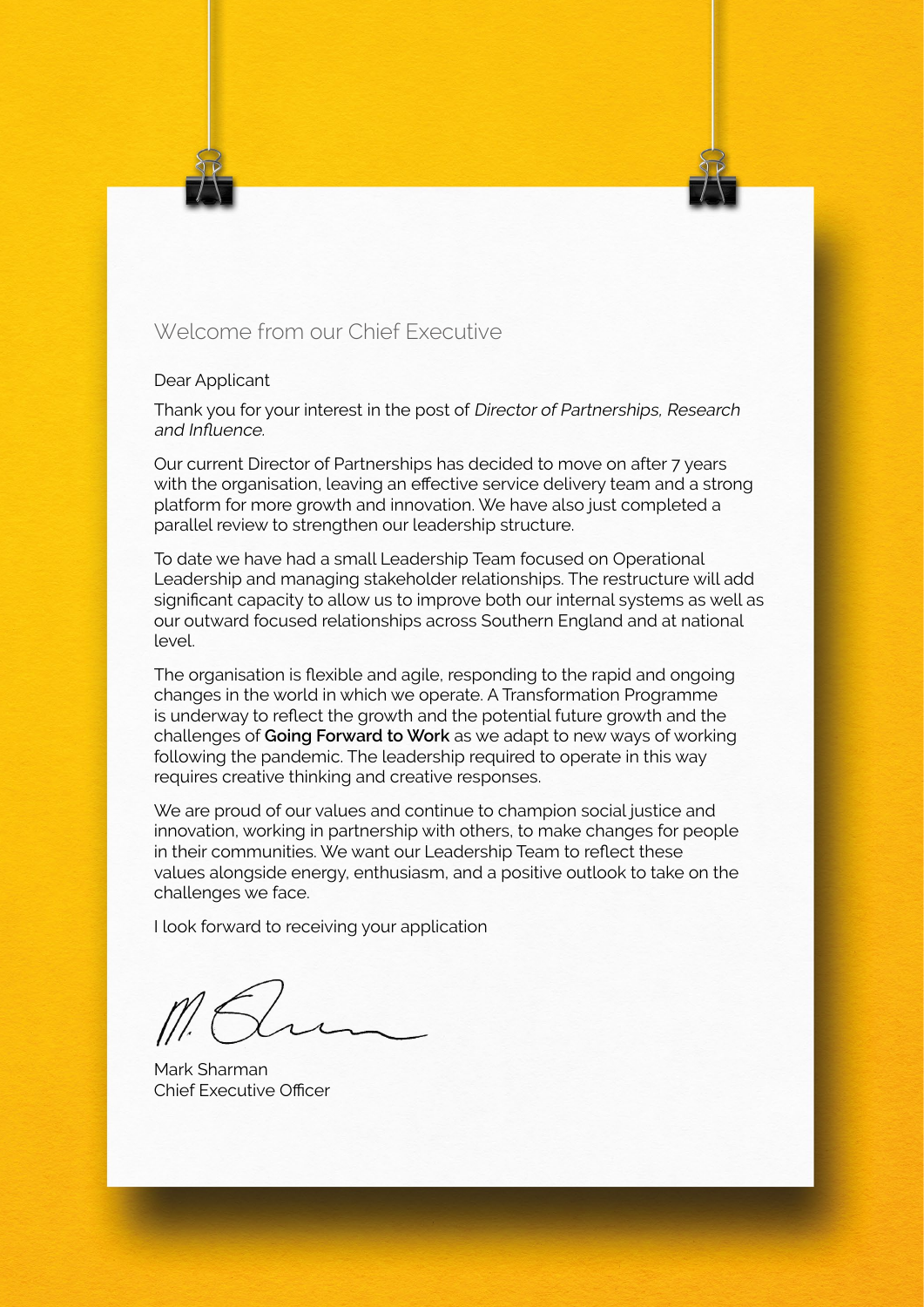# Introduction, about Help & Care

Help & Care is an established charity and social enterprise. We are a values-led organisation with over 37 years' experience of helping people and communities live the lives they choose. We work across Southern England with services currently operating from Wiltshire to Croydon. You can find a potted history of our development [here](https://www.helpandcare.org.uk/about-us/our-history/)

We have a small administrative office in a shared business space in Christchurch.

Most of our employees work from home, with some working from local bases.

#### **Help & Care's values are:**



**Social justice** sits at the heart of all our work, and we will use it to challenge, advocate and influence policies and practices



**Innovative approaches** to our work means we break new ground, delivering enterprising solutions, always with social, financial, and environmental impact at the forefront

**Personal –** we believe that every individual deserves to be treated with respect and compassion with their own personal needs at the centre and supported with tenacity and creativity



Working in **collaboration** with other organisations, including the public, private and voluntary sectors, enhances our work at all levels

#### **Our Strategic Objectives are:**

- Help & Care is a sustainable and effective organisation fit for the future
- Help & Care is as strategic influencer, collaborator, and innovator
- Help & Care delivers more services and makes a difference in more people's lives

We have seen significant growth in our turnover and activities over the last two years during challenging times. Currently we employ 121 FTE staff across 12 services and have a turnover of £4.5m. We manage a range of services across Southern England, the services currently under the remit of this post are as follows:

- Healthwatch Croydon
- Healthwatch East Berkshire
- Healthwatch Hampshire
- Healthwatch Isle of Wight
- Healthwatch West Sussex
- Healthwatch Wiltshire
- Wessex Voices

We have seen additional developments in the past year and have great ambitions for the future. As the Leadership Team settles into its new structure, development responsibilities will be shared amongst members according to business need.

A summary of our achievements over the past year and key actions contained in the 202223-business plan can be found in **Appendix B**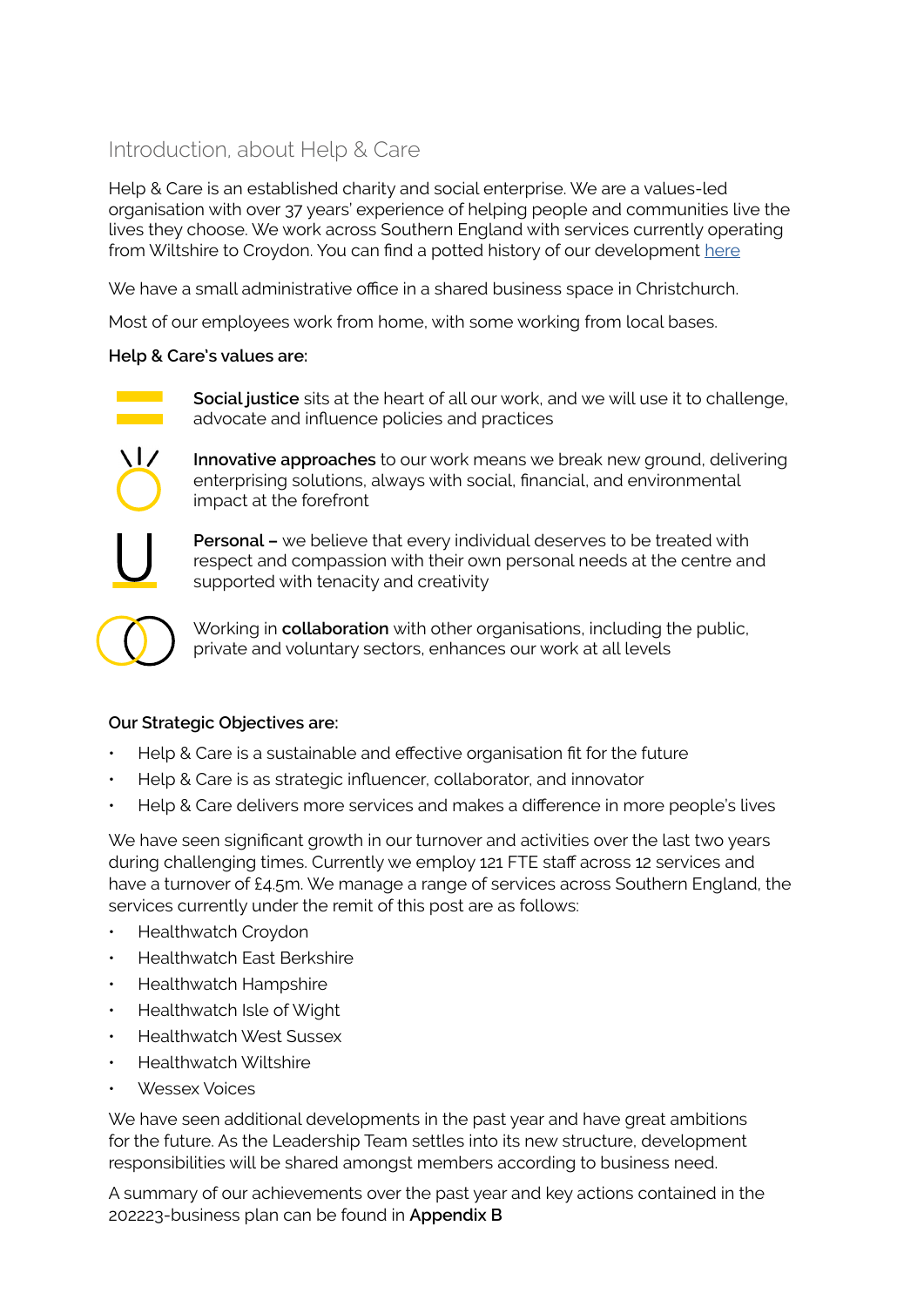### Why we are recruiting

The organisation, like many others, has had to flex and be agile to respond to the rapid and ongoing changes in the world in which we have been operating.

The organisation has seen significant growth over the past two years and needs a fresh approach to how we structure and lead the organisation. The Leadership Team review has meant a complete refresh of areas and responsibilities to ensure that the organisation has the right skills and support at senior level into the future. This includes enhancing our business development opportunities to maximise those that we have been fortunate to achieve over recent years.

The Director of Partnerships, Research and Influence will have service management responsibility but will also take a corporate lead to maximise our collaborations arising from our insight and how we influence the wider Health and Social Care agenda.

The proposed organisational structure is found in **Appendix A**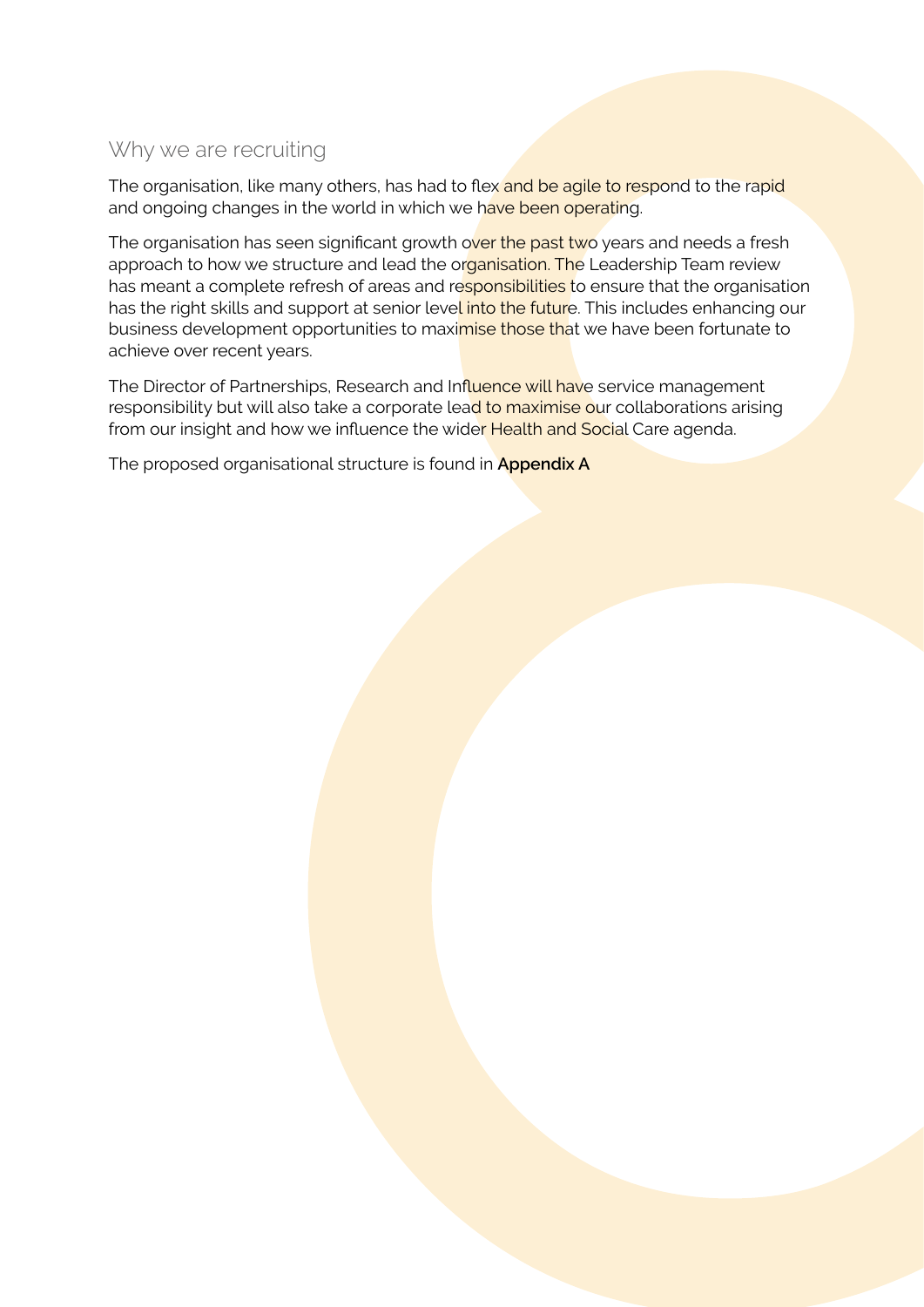

# Appendix A Proposed Organisational Chart

| <b>Chief</b><br><b>Executive</b>                                                                                                                             |                                                                                                                                                  |                                                                                    |                                                                                            |
|--------------------------------------------------------------------------------------------------------------------------------------------------------------|--------------------------------------------------------------------------------------------------------------------------------------------------|------------------------------------------------------------------------------------|--------------------------------------------------------------------------------------------|
| Director of<br>Organisational<br>Development                                                                                                                 | Director of<br><b>Services</b>                                                                                                                   | Director of<br>Finance and<br>Corporate<br><b>Services</b>                         | Director of<br>Partnerships,<br><b>Research and</b><br><b>Influence</b>                    |
| Learning<br>Development<br>Employee<br>$\bullet$<br>Relationships/<br>Engagement<br>Internal<br>$\bullet$<br>Communications<br>Organisational<br>Development | <b>Dorset Self</b><br>Management<br>Service<br>(DSMS)<br>Dementia Service<br>$\bullet$<br>Charitable<br>$\bullet$<br><b>Services</b><br>Advocacy | Finance<br><b>IT Infrastructure</b><br>& Strategy<br>Compliance<br>Health & Safety | Healthwatch<br><b>Wessex Voices</b><br>Partnership<br>engagement<br>Service<br>development |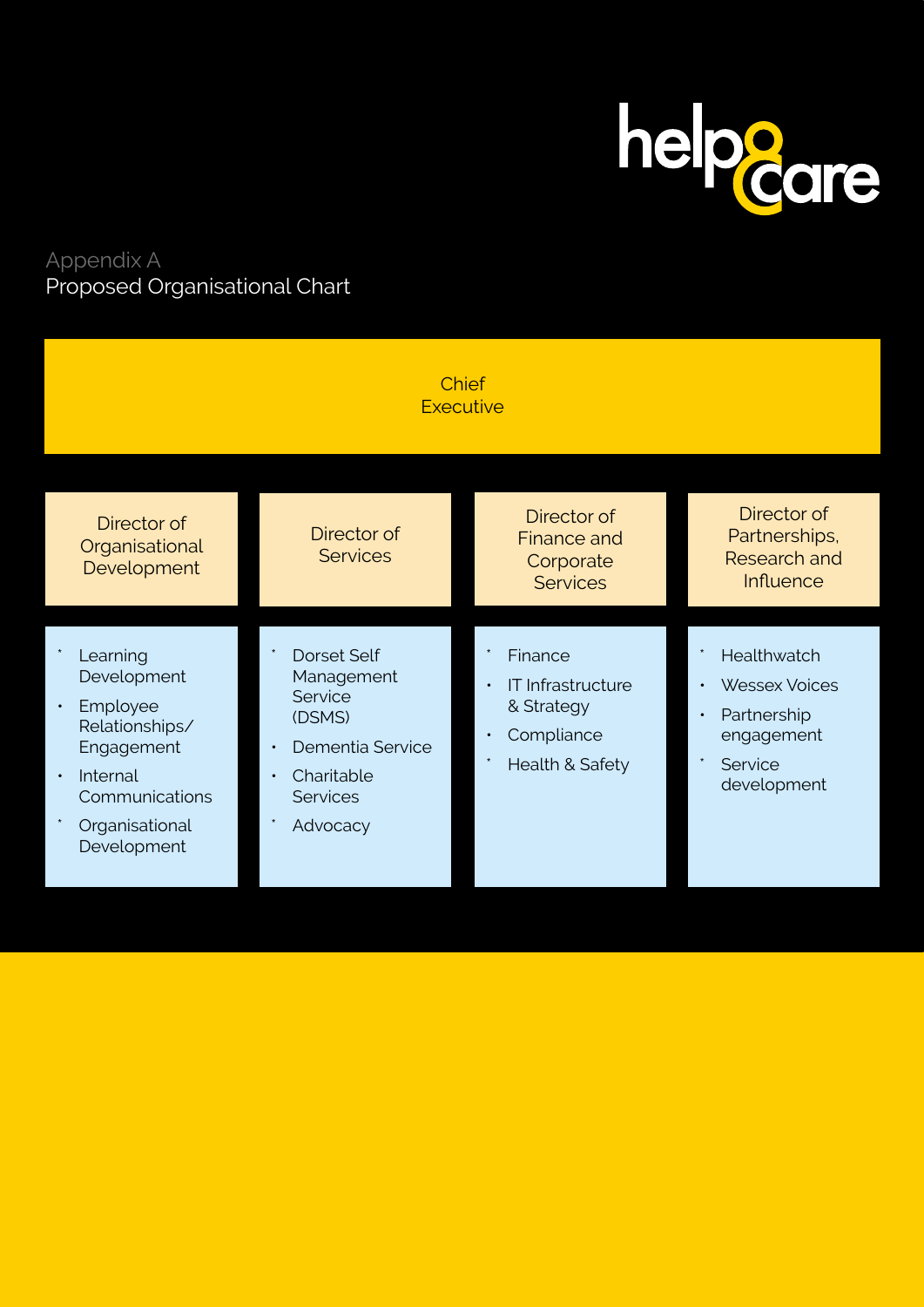# Appendix B Business Plan summary 2022/23

# **Our headline achievements during 2021/22**

- 30% growth during a period of considerable uncertainty
- Maintained contract value and increased contract diversity
- Enhanced offer and opportunities resulting in additional activities
- Improved governance arrangements
- Improved digital capacity and developments to enhance communications, connectivity, and reporting across the organisation

helpe<sub>care</sub>

- Improved Internal Communications, engagement, and connectivity
- Established Organisational Development Group with 3-year plan underway
- Agreed Finance / investment plans
- Review of Marketing and Communications with action plan
- Improved data quality and insight and reporting

#### **The focus in 2022/23 is on improving capacity with the following in mind:**

- Keeping business risks live and progress in mitigating these
- Increasing the organisational profile
- Further enhancing the governance of the organisation
- Improving connectivity across a diverse workforce
- Improving employee skills for multiple and varied working environments
- Improving insight across the organisation and horizon scanning to inform business development opportunities
- Embedding customer feedback processes to highlight service quality and areas for improvement
- Retaining contracts and improving evaluation of new business opportunities

#### **The 2021-2024 Business Plan has workstreams set under each strategic objective:**

- 1. Help & Care is a sustainable and effective organisation fit for the future
	- a. Governance.
	- b. Digital
	- c. Finance
	- d. Marketing and Communications.
	- e. Organisational Development and Culture
- 2. Help & Care is as strategic influencer, collaborator, and innovator
	- a. Insight and Impact
	- b. Ideas and Innovation
	- c. Influencing
- 3. Help & Care delivers more services and makes a difference in more people's lives
	- a. Business development
	- b. Contracts delivery
	- c. Customer experience